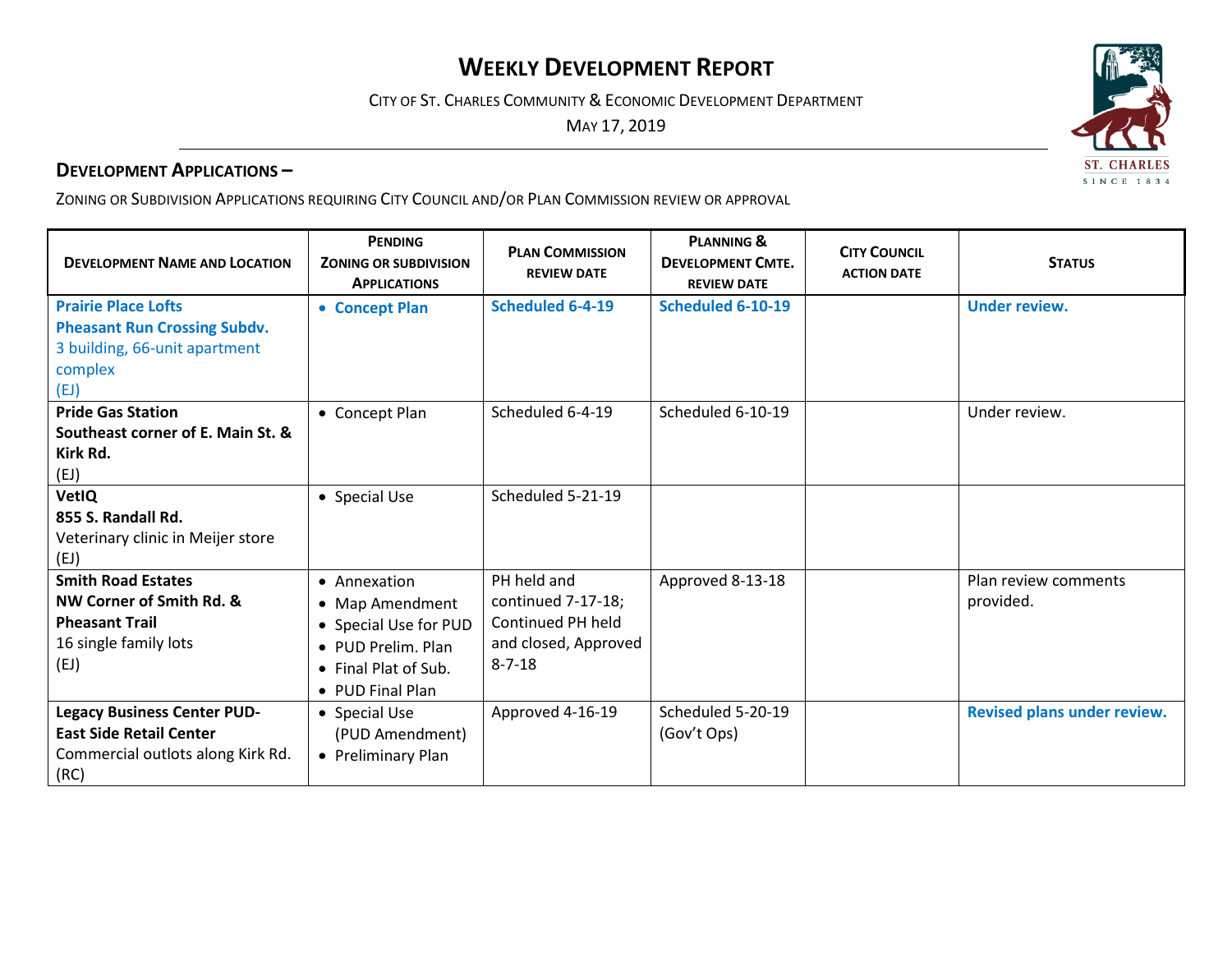## **GENERAL AMENDMENT APPLICATIONS** - TEXT AMENDMENTS TO THE ZONING ORDINANCE

| <b>APPLICATION</b>                    | <b>APPLICATION FILED BY</b> | <b>PLAN COMMISSION</b><br><b>REVIEW DATE</b> | <b>PLANNING &amp;</b><br><b>DEVELOPMENT CMTE.</b><br><b>REVIEW DATE</b> | <b>CITY COUNCIL</b><br><b>ACTION DATE</b> | <b>STATUS</b> |
|---------------------------------------|-----------------------------|----------------------------------------------|-------------------------------------------------------------------------|-------------------------------------------|---------------|
| Ch. 17.22, 17.30                      | <b>City Staff</b>           | <b>Scheduled 6-4-19</b>                      |                                                                         |                                           |               |
| <b>Residential swimming pools</b>     |                             |                                              |                                                                         |                                           |               |
| (EJ)                                  |                             |                                              |                                                                         |                                           |               |
| Ch. 17.12, 17.14, 17.20, 17.24, 17.30 | City staff                  | PH held and                                  | Scheduled 6-10-19                                                       |                                           |               |
| Regulation of short-term rentals      |                             | continued 1-8-19                             |                                                                         |                                           |               |
| (EJ)                                  |                             | Approved 4-2-19                              |                                                                         |                                           |               |
| Ch. 17.06 "Design Review Standards    | City staff                  | Approved 4-2-19                              | Scheduled 6-10-19                                                       |                                           |               |
| & Guidelines"                         |                             |                                              |                                                                         |                                           |               |
| RT District design standards &        |                             |                                              |                                                                         |                                           |               |
| guidelines                            |                             |                                              |                                                                         |                                           |               |

**FINAL PLATS OF SUBDIVISION** – PLATS SUBMITTED FOR CITY COUNCIL APPROVAL AND RECORDING

| <b>DEVELOPMENT NAME AND LOCATION</b>                                                                           | <b>PLAN COMMISSION</b><br><b>REVIEW DATE</b> | <b>PLANNING AND</b><br><b>DEVELOPMENT CMTE.</b><br><b>REVIEW DATE</b> | <b>CITY COUNCIL</b><br><b>APPROVAL DATE</b> | <b>FINAL PLAT</b><br><b>RECORDING</b><br><b>DEADLINE</b> | <b>STATUS</b>                                                                             |
|----------------------------------------------------------------------------------------------------------------|----------------------------------------------|-----------------------------------------------------------------------|---------------------------------------------|----------------------------------------------------------|-------------------------------------------------------------------------------------------|
| <b>Cityview</b><br>895 Geneva Rd.                                                                              | N/A                                          | Approved 6-11-18                                                      | Approved 9-17-18                            | $9-17-20$                                                | Final Plat to be submitted for                                                            |
| 4-lot single-family subdivision                                                                                |                                              |                                                                       |                                             |                                                          | signatures.                                                                               |
| <b>Prairie Center</b><br>Resubdivision of Lot 5 for Anthony<br>Place                                           | Approved 6-19-18                             | Approved 7-9-18                                                       | Approved 7-16-18                            | $7 - 16 - 20$                                            | Final Plat recorded, to be<br>returned.                                                   |
| <b>Parkside Reserves</b><br>1337 Geneva Rd.<br>Three lot townhome subdivision;<br>1 building, 3 townhome units | Approved 9-19-17                             | Approved 10-9-17;<br>IGA approved<br>$5 - 14 - 18$                    | Approved 5-21-18                            | $5 - 21 - 20$                                            | IGA with Geneva signed.<br>Final Plat of Subdivision to be<br>submitted for signatures.   |
| <b>Meijer Outlot Development</b><br>Resubdivision of Meijer lot for<br>commercial outlot                       | N/A                                          | Approved 8-13-18                                                      | Approved 8-20-18                            | $8 - 20 - 20$                                            | Plat signed by City.<br><b>Plat of Easement on 5-20-19</b><br><b>City Council agenda.</b> |
| <b>Crystal Lofts Townhomes</b><br>214 S. 13 <sup>th</sup> Ave.<br>Subdivision of Phase 1                       | Approved 9-4-18                              | Approved 9-17-18                                                      | Approved 11-5-18                            | $11 - 5 - 20$                                            | Mylar submitted for City<br>signatures. Waiting for<br>financial guarantee.               |